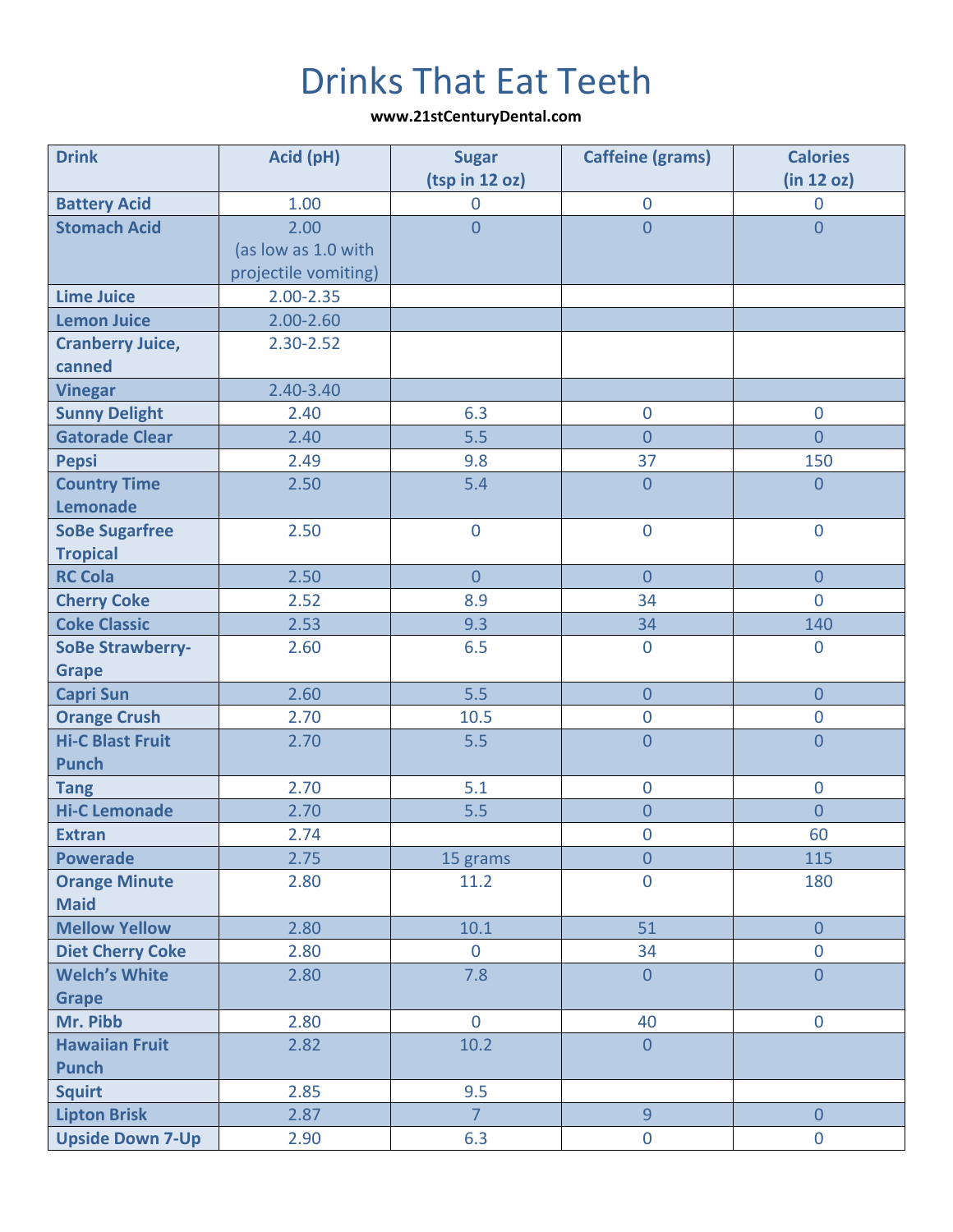| <b>Grapefruit Juice,</b><br>canned | 2.90-3.25 |                  |                  |                  |
|------------------------------------|-----------|------------------|------------------|------------------|
| <b>Cranberry Juice,</b>            | 2.90      | 5.5              | $\overline{0}$   | $\overline{0}$   |
| white                              |           |                  |                  |                  |
| Dr. Pepper                         | 2.92      | 9.5              | 40               | 160              |
| <b>Gatorade</b>                    | 2.95      | 5.5              | $\overline{0}$   | 75               |
| <b>Nestea Sweetened</b>            | 2.97      | 9                | 16.6             | $\overline{0}$   |
| <b>Lemon Iced Tea</b>              |           |                  |                  |                  |
| <b>Grapefruit Juice</b>            | 3.00      | 35 grams         | $\pmb{0}$        | 150              |
| <b>Diet Rite, white</b>            | 3.00      | $\overline{0}$   | $\overline{0}$   | $\overline{0}$   |
| grape                              |           |                  |                  |                  |
| <b>Kool-Aid Jammers,</b>           | 3.00      | 5.1              | $\overline{0}$   | $\overline{0}$   |
| cherry                             |           |                  |                  |                  |
| <b>Sierra Mist</b>                 | 3.00      | 5.5              | $\overline{0}$   | $\overline{0}$   |
| <b>Surge</b>                       | 3.02      | 10               | 51               | 170              |
| <b>Nestea</b>                      | 3.04      | 5                | $11 - 26$        |                  |
| <b>Pepsi One</b>                   | 3.05      | $\overline{0}$   | 36               | 1.5              |
| <b>Vinegar, cider</b>              | 3.10      |                  |                  |                  |
| <b>Diet Code Red</b>               | 3.10      | $\mathbf 0$      | $\overline{0}$   | $\overline{0}$   |
| <b>Mountain Dew</b>                |           |                  |                  |                  |
| <b>Pepsi Blue</b>                  | 3.10      | 5.7              | $\overline{0}$   | $\overline{0}$   |
| <b>V8 Splash Berry</b>             | 3.10      | 5.5              | $\overline{0}$   | $\overline{0}$   |
| <b>Blend</b>                       |           |                  |                  |                  |
| <b>Orange Slice</b>                | 3.12      | 11.9             |                  |                  |
| Dole, orange                       | 3.20      | 6.3              | $\pmb{0}$        | $\boldsymbol{0}$ |
| strawberry banana                  |           |                  |                  |                  |
| <b>Fresca</b>                      | 3.20      | $\overline{0}$   | $\overline{0}$   | $\overline{0}$   |
| <b>Propel</b>                      | 3.20      | 0.4              | $\overline{0}$   | $\overline{0}$   |
| <b>Snapple Tea</b>                 | 3.20      | 7.6              | 31.5             | $\overline{0}$   |
| <b>Snapple Tea Diet</b>            | 3.20      | $\boldsymbol{0}$ | $\boldsymbol{0}$ | $\pmb{0}$        |
| <b>Twist Up</b>                    | 3.20      | 5.5              | $\overline{0}$   | $\overline{0}$   |
| <b>Mountain Dew</b>                | 3.22      | 11               | 55               | 165              |
| <b>Grape Minute Maid</b>           | 3.29      | 11.9             | $\overline{0}$   |                  |
| Pineapple Juice,                   | 3.30-3.60 |                  |                  |                  |
| canned                             |           |                  |                  |                  |
| <b>Orange Juice,</b>               | 3.30-4.15 |                  |                  |                  |
| <b>Florida</b>                     |           |                  |                  |                  |
| <b>Orange Juice,</b>               | 3.30-4.19 |                  |                  |                  |
| <b>California</b>                  |           |                  |                  |                  |
| <b>Diet Mountain Dew</b>           | 3.34      | $\overline{0}$   | 55               |                  |
| Sherry, wine                       | 3.37      |                  |                  |                  |
| <b>Diet Coke</b>                   | 3.39      | $\overline{0}$   | 45               |                  |
| Dole, pineapple                    | 3.40      | 5.7              | $\overline{0}$   | $\mathbf 0$      |
| juice                              |           |                  |                  |                  |
| <b>Apple Juice</b>                 | 3.40      | 4.8              | $\overline{0}$   | $\overline{0}$   |
| <b>Diet Dr. Pepper</b>             | 3.41      | $\overline{0}$   |                  |                  |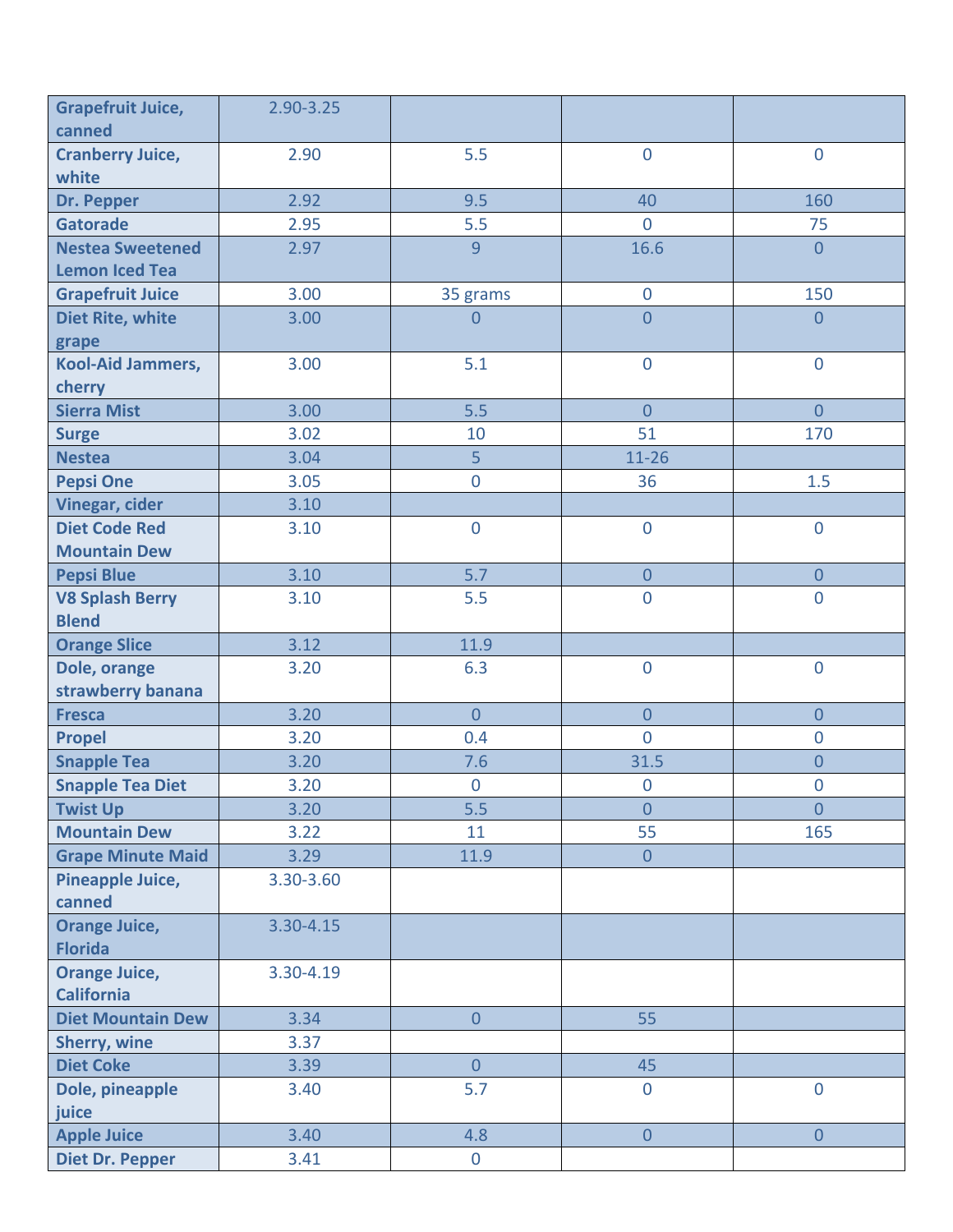| <b>Sprite</b>             | 3.42          | 9              | $\overline{0}$   | 140            |
|---------------------------|---------------|----------------|------------------|----------------|
| <b>Plum Nectar</b>        | 3.45          |                |                  |                |
| <b>Ultima</b>             | 3.50          |                |                  | 15             |
| <b>Juice Juice</b>        | 3.50          | 4.6            | $\overline{0}$   | $\mathbf 0$    |
| Tea, iced                 | 3.50          | $\overline{0}$ | 70.6             | $\overline{0}$ |
| <b>Tropicana Sprite</b>   | 3.50          | 5.5            | $\mathbf 0$      | $\bf 0$        |
| <b>Remix</b>              |               |                |                  |                |
| Diet 7-Up                 | 3.67          | $\overline{0}$ | $\overline{0}$   |                |
| <b>Cytomax</b>            | 3.79          |                |                  | 75             |
| <b>Accelerade</b>         | 3.86          | 4.4            | $\boldsymbol{0}$ | 120            |
| <b>Enervit G</b>          | 3.88          | 8.9            | $\overline{0}$   | 81             |
| <b>Powerbar</b>           | 3.89          | $\overline{0}$ | $\overline{0}$   | 105            |
| <b>Endurance</b>          |               |                |                  |                |
| <b>Vegetable Juice</b>    | 3.90-4.30     |                |                  |                |
| <b>Prune Juice</b>        | 3.95-3.97     |                |                  |                |
| <b>Dad's Root Beer</b>    | 4.00          | 9.7            | $\mathbf 0$      |                |
| <b>Pear Nectar</b>        | 4.03          | $\overline{0}$ | $\overline{0}$   |                |
| <b>Milk, Acidophilus</b>  | 4.09-4.25     |                |                  |                |
| <b>Tomatoes, juice</b>    | 4.10-4.60     |                |                  |                |
| <b>A&amp;W Crème Soda</b> | 4.20          | 9.7            | 29               |                |
| <b>Gu20</b>               | 4.29          |                |                  | 75             |
| <b>A&amp;W Root Beer</b>  | 4.30          | $\mathbf 0$    | $\mathbf 0$      |                |
| <b>Buttermilk</b>         | 4.41-4.83     |                |                  |                |
| <b>E</b> load             | 4.50          |                |                  | 216            |
| <b>Diet Barg's</b>        | 4.55          | $\overline{0}$ |                  |                |
| <b>Barq's</b>             | 4.61          | 10.7           | 22               |                |
| <b>Emend</b>              | 4.95          |                |                  |                |
| Milk, sour, fine          | 4.70-5.65     |                |                  |                |
| curd                      |               |                |                  |                |
| <b>Milkfish</b>           | 5.30          |                |                  |                |
| <b>Guava Nectar</b>       | 5.50          |                |                  |                |
| <b>Brewed Coffee</b>      | 5.51          |                | 203              |                |
| <b>Instant Coffee</b>     | 5.50          |                | 143              |                |
| Milk, evaporated          | 5.90-6.30     |                |                  |                |
| <b>Alo Juice</b>          | $6.00 - 6.80$ |                |                  |                |
| Milk, condensed           | 6.33          |                |                  |                |
| Milk, cow                 | 6.40-6.80     |                |                  |                |
| Milk, goat                | 6.48          |                |                  |                |
| Chrysanthemum             | 6.50          |                |                  |                |
| <b>Drink</b>              |               |                |                  |                |
| <b>Coconut Milk</b>       | $6.10 - 7.00$ |                |                  |                |
| <b>Milk, 2%</b>           | 6.80          | 3.5            | $\mathbf 0$      |                |
| Milk, skim                | 6.80          | 3.5            | $\overline{0}$   |                |
| <b>Water</b>              | 7.00          | $\overline{0}$ | $\mathbf 0$      | $\mathbf 0$    |
| <b>Soybean Milk</b>       | 7.00          |                |                  |                |
| Milk, peptonized          | 7.10          |                |                  |                |
| <b>Wax Gourd Drink</b>    | 7.20          |                |                  |                |